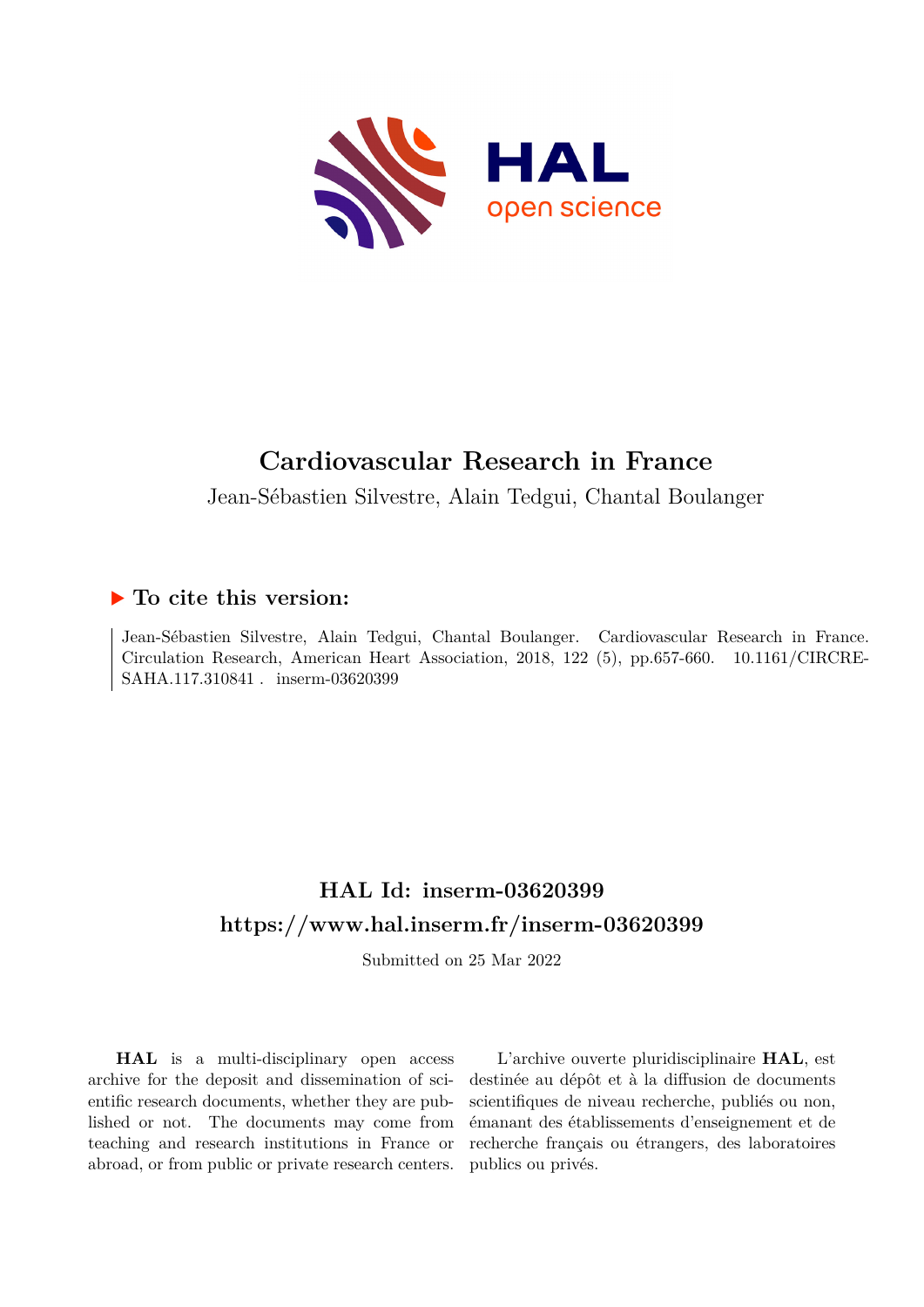# **Cardiovascular Research in France**

Chantal M. Boulanger, Jean-Sébastien Silvestre, Alain Tedgui

France has a long tradition of excellence in cardiovascu-lar medicine, starting with André Cournand, 1956 Nobel Prize for the development of cardiac catheterization, followed by the first coronary stent in man by Jacques Puel in 1986.<sup>1</sup> In 2002, Alain Cribier implanted the first human transcatheter aortic valve implantation.<sup>2</sup> Alain Carpentier received the 2007 Lasker Prize for developing prosthetic mitral and aortic valves and also conceived the first fully implantable artificial heart CARMAT in 2008. More recently, Philippe Menasché initiated the first stem cell–based approach for heart failure using transplantation of human myoblast or human embryonic stem cell.3 Over the past 50 years, French cardiovascular research has also developed around prominent scientists, including Edouard Coraboeuf (cardiac electrophysiology),<sup>4</sup> Margareth Buckingham (cardiac development),<sup>5</sup> Ketty Schwartz (cardiogenetics),<sup>6</sup> Pierre Corvol and Michel Safar (hypertension),<sup>7,8</sup> and Michel Haissaguerre (rythmology).9

### **Organization of Cardiovascular Research**

The complex research organization in France is often described as a *millefeuille*, referring to the many-layered pastry one can admire in French bakeries. This organization results from political decisions, which have led to successive addition of structural administrative layers without removal of redundant ones. For the sake of clarity, this article will summarize the major traits of research organization in the cardiovascular field.

Around 70 laboratories had cardiovascular or hematology research activities in 2016, corresponding to one fifth of those in physiology and pathology. Most of them are either affiliated to the *Institut National de la Santé et de la Recherche Médicale* (INSERM), the *Centre National de la Recherche Scientifique* (CNRS), or Universities. These laboratories are spread throughout the national territory, and unsurprisingly, the highest concentration is found in the Paris area. They are up for competitive renewal every 5 years after independent evaluation by the *Haut Conseil à l'Evaluation de la Recherche et de l'Enseignement Supérieur*. Laboratory size varies from 10 to ≤50 staff members. Universities, INSERM, and CNRS provide permanent positions for scientists, professors, technical or administrative staff, as well as yearly financial support for research activities and laboratory housing. However, a large part of staff members have short-term contracts, which

are renewable only under strict administrative rules. On top of that, one should mention the worldwide unchallenged limitation of postdoctoral fellowships to 3 years.

Because INSERM supports research in health sciences and in the medical field, it represents a major actor in cardiovascular research in France. INSERM laboratories are often located next to medical schools or hospitals. In recent years, INSERM has regrouped its teams in either research units or in large centers to optimize resources, technical platforms, and administrative support. Several cardiovascular research centers were created in the past decade, including the *Thorax Institute* in Nantes (also supported by CNRS), the *Institute for Metabolic and Cardiovascular Diseases* in Toulouse, the *Cardiovascular and Nutrition Research Center* in Marseille, and the *Paris-Cardiovascular Research Center*. All are closely associated with the nearby Universities, and each one is composed of 5 to 14 research teams and ≈120 to 280 staff members. French research in cardiovascular sciences also include 36 INSERM Clinical Investigation Centers, which conduct clinical and epidemiological studies, technological innovation, and biotherapies in several domains, including cardiovascular diseases.

## **Funding of Cardiovascular Research** *Academic Funding*

While technological revolutions are constantly accelerating on a global scale, the research and development effort in the French economy remains insufficient and is not progressing (http:// www.lecese.fr/travaux-publies/rapport-annuel-sur-letat-de-lafrance-reconcilier-la-france). In fact, it accounted for only ≈2.2% of GDP in the early 1990s and has remained steady through the next 25 years (2.23% in 2015, of which 0.78% is for academic research).

Therefore, France has not managed to significantly increase its research effort in the last 25 years,<sup>10</sup> despite its 2020 objective to reach 3% of GDP (1% for the public effort) according to its European commitments (Lisbon strategy, March 2000). Because of this delay, the research effort in the French economy is now below the average of the OECD countries (2.38%) and below that of the main industrial countries such as Germany (2,9%), Japan (3.6%), and the United States (2.7%). France, which ranked fifth worldwide in terms of research effort in 1990, is now at the eighth place.

*657*

**OPEN** 

The opinions expressed in this article are not necessarily those of the editors or of the American Heart Association.

From the INSERM UMR-S 970, Paris-Cardiovascular Research Center (PARCC) and Université Paris Descartes, Sorbonne Paris Cité, 56 rue Leblanc, France.

Correspondence to Chantal Boulanger, PhD, INSERM UMR-S970, 56, rue Leblanc, F-75015 Paris, France. E-mail [chantal.boulanger@inserm.fr](mailto:chantal.boulanger@inserm.fr) **(***Circ Res***. 2018;122:657-660. DOI: 10.1161/CIRCRESAHA.117.310841.)**

<sup>© 2018</sup> The Authors. *Circulation Research* is published on behalf of the American Heart Association, Inc., by Wolters Kluwer Health, Inc. This is an open access article under the terms of the Creative Commons Attribution Non-Commercial-NoDerivs License, which permits use, distribution, and reproduction in any medium, provided that the original work is properly cited, the use is noncommercial, and no modifications or adaptations are made.

*Circulation Research* **is available at http://circres.ahajournals.org DOI: 10.1161/CIRCRESAHA.117.310841**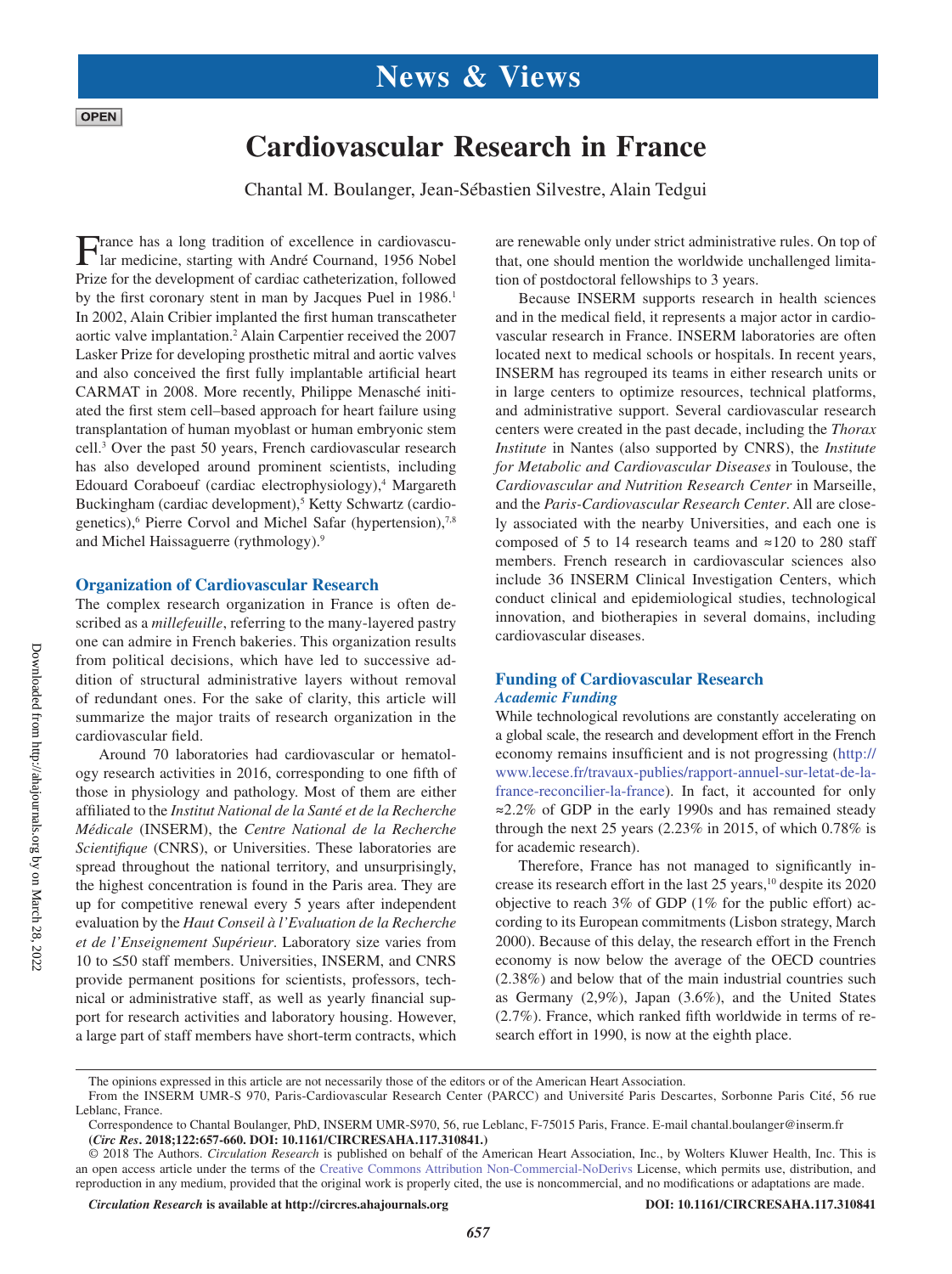#### *Funding for Cardiovascular Research*

National Research Institutes such as INSERM or CNRS and local Universities provide basal support in terms of permanent research or staff positions, laboratories, and 5-year recurrent funding, which represents on average 30% of total research laboratory funding. The remaining 70% come from competitive grant applications such as the European community, Charities, or the French Agency for National Research (ANR).

After an initial growth between 2006 and 2010, the total budget for ANR in Health Sciences and Biology dropped by 33% between 2010 and 2013. This decrease in funding, associated with an increase of the number of submission, led to a sharp decrease of success rate, down to 11% to 13%, which we have to compare to the 20% to 30% acceptance rate of the DFG in Germany over the same period.<sup>11</sup> In 2016, the total ANR support for physiopathology was €16.2 million, with €13.5 and €2.7 million devoted to national and European (ERANETs) calls, respectively. Overall, the 2016 ANR budget for national grants in Health Sciences and Biology is still lower than the corresponding one in 2010 (€131 versus €156 million, respectively). Moreover, the 2016 average 3-year funding of  $\epsilon$ 163000 per research laboratory seems insufficient with respect to the challenges to face. Clearly, the financial capacity of the French ANR seems underpowered in view of the number of research laboratories to support, despite efforts in optimizing its running costs. This must also be seen in the context of restriction of national research institutes–based recurrent funding.

Two major French charities also support cardiovascular research in France: each year, the *Fondation de France* and *Fondation pour la Recherche Médicale* provide €4.8 million in competitive grants, which represents 20-fold less than the British Heart Foundation. In 2016, the *Fondation pour la Recherche Médicale* support to cardiovascular sciences amounted 6.6% of its global budget, which is significantly lower than the amount given to neurosciences (29%), infectious diseases (19%), or cancer (13%). Since 2004, Fondation Leducq has also given substantial support to 41 French cardiovascular laboratories through the 57 transatlantic networks funded.

In 2010, the French government introduced the new program "Investing for the Future" with €22 000 million dedicated to scientific research and higher education. This program created 6 *Instituts Hospitalo-Universitaires* to foster biomedical innovation and improve patient care and treatment, with a financial support of ≈€50 million each for 10 years. Two of these Institutes are dedicated to cardiovascular sciences, in particular cardiac arrhythmias (Lyric, Bordeaux) and cardiometabolic diseases (ICAN, Paris). The program also funded 171 *Laboratoires d'Excellence* with a yearly support of ≈€1 million each on average; one of them (LERMIT, Paris-Saclay) aims to fight 3 major classes of diseases, including cardiovascular pathologies.

Unfortunately, quantitative data on the overall cardiovascular research funding by national Institutes and Universities are not available, and we could not estimate the respective contribution of each of the institutional partners and charities involved.

#### *Funding of Young Investigators*

Since 2008, several funding programs specifically support the research activities of young investigators who have obtained their PhD degree within the last 10 years.

First, the *Atip-Avenir* program (jointly driven by INSERM and CNRS) awards each year ≈20 young investigators in health sciences and biology since 2009. These young investigators receive a 5-year starting package and laboratory space, in addition to their salary and that of one postdoctoral fellow. In the past 5 years, this program has selected each year one project in the cardiovascular field, except for 2017.

ANR also developed in 2012 a specific program devoted to young investigators, with a steady increase in the number of awarded grants. Applications in the cardiovascular field have also been increasingly successful from 6% in 2014 to 10% in 2017 (Figure [A]).

French young investigators in cardiovascular sciences are also competitive for European applications, with 2 starting ERC grants awarded each year since 2014 ( $\epsilon$ 1.5 million for 5 years). During the same period, 1 advanced and 2 consolidator ERCs were granted to senior investigators.

### **Scientific Production in Cardiovascular Sciences**

Cardiovascular scientific production has been increasing steadily since 2000, both for clinical and basic or translational studies (Figure [B]). Citations average 77774 and 459936 for clinical and basic translational studies over this period. Scientific production by cardiovascular investigators stands out as it represents 34% of French publications in clinical medicine (7000 out of 20500) and 39% of the top 1% in France (230 out of 585; Web of Science). Therefore, the cardiovascular field ranks higher in quantity and quality when compared with Neurosciences, Cancer and Infectious Diseases in France, despite the fact that these fields receive more funds, both from major French charities and from the national granting agency ANR.

The contribution of French laboratories to scientific papers published in *Circulation Research* seems stable between 2000 and 2016, France remaining at the third place of European countries, behind England and Germany.10 However, the authors' own publications in American Heart Journals require today a 3-fold increase in the number of figures when compared with that 15 years ago (Figure [C]). The trend is accompanied with a 2-fold increase in the number of coauthors (from ≈7–15, data not shown). These observations are likely not specific to French cardiovascular research. Several causes might have contributed to this trend, including unrestricted requests from reviewers, the possibility of online supplements after 2001, and the numerous technological progress, providing new equipment and biological tools or kits. It is obvious that publishing today requires producing more data, using more sophisticated equipment, tools, and increasing expertise. However, this has an increasing cost that needs to be taken into account.

It also raises the question how French cardiovascular research will cope with these changes to maintain its scientific production over the coming years, despite recent reductions in competitive national funding and a lower level of cardiovascular funding compared with other research fields. No matter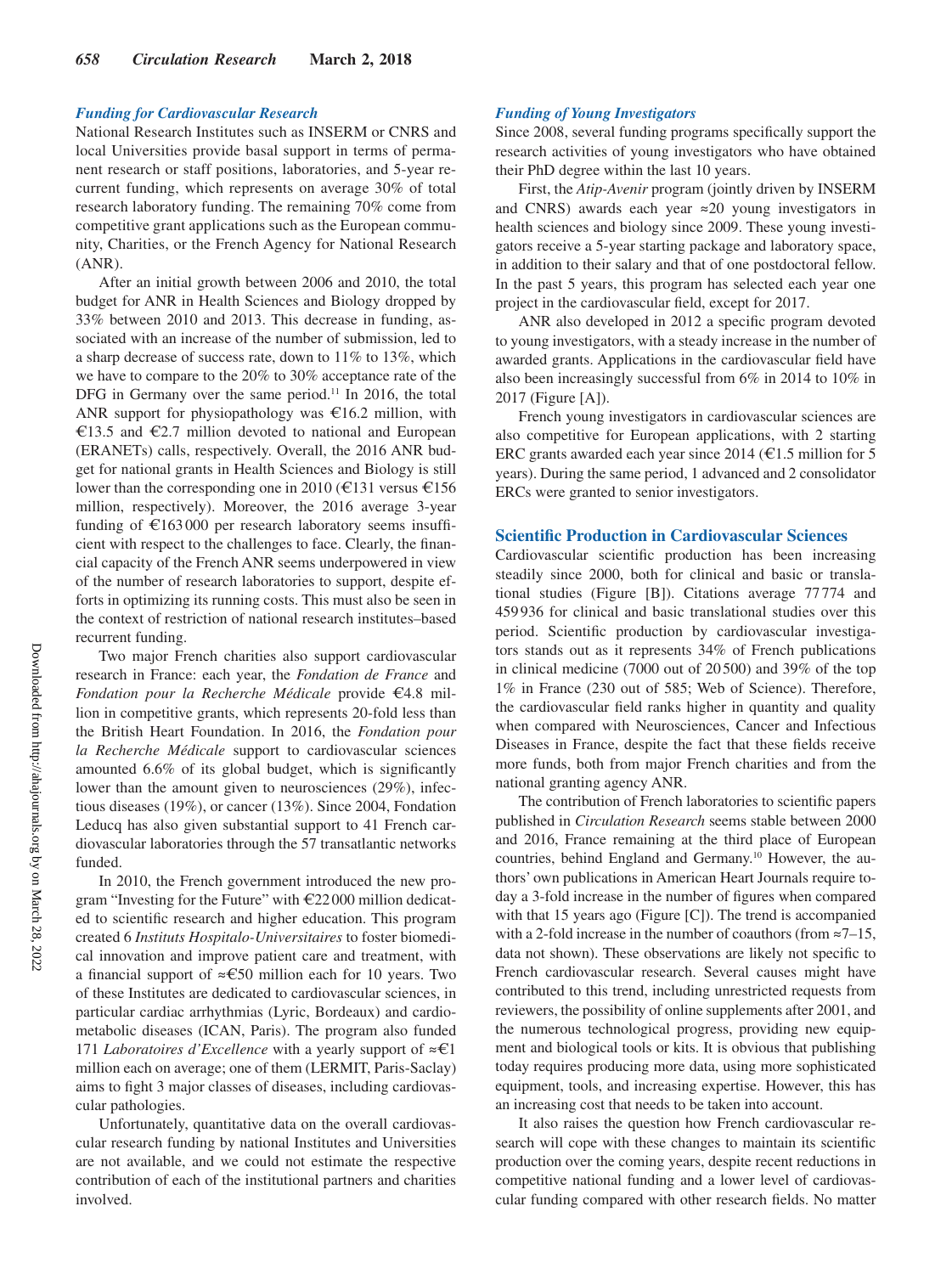

Figure. Cardiovascular research in France. A, Competitive Agency for National Research (ANR) grants for young scientists awarded in health science; cardiovascular (CV) funding is indicated in dark gray. B, Scientific production in clinical (dark) and basic translational studies (gray) (Web of science). C, Total number of figures, including supplement, in the authors' publications in 3 American Heart Association (AHA) journals (*Circulation*, n=6; *Circulation Research*, n=12; *Arteriosclerosis, Thrombosis, and Vascular Biology*; n=6). Online figures appeared after 2000 to 2001. Statistical analysis was performed using one-way analysis of variance (ANOVA; *P*<0.0001) and post-tests using unpaired *t* tests (GraphPad Prism).

how resourceful French cardiovascular scientists are, there may come a time when they will be unable to keep pace. Unless public policies change regarding investment in academic research, in the long term, such reductions will not only affect the quality of publication, but also new patents and France's ability to compete for European and international grants.

# **Perspectives and Challenges of Cardiovascular Research in France**

Cardiovascular diseases remain the number one killer in France, as in other European countries, but cancer, neurodegenerative and infectious diseases seem as greater threats to the general population. For this reason, public policy makers have set aside specific funding for cancer (the National Cancer Institute, since 2004), neurodegenerative diseases (*Plan Alzheimer* 2008–2012 and 2014–2019), and infectious diseases (the French Agency for Research on Aids and Viral Hepatitis, since 1988). A similar *National Institute for Cardiovascular Diseases* is unfortunately lacking, and cardiovascular research must compete with other domains for financial support. Increasing the public awareness of cardiovascular scientific advances by French research teams may help change the perception of the general population and, in turn, public policies. In this regard, gathering cardiovascular research laboratories in large and visible centers certainly helps, in addition to improving scientific collaboration and production and decreasing running costs.

Taking into account the respective level of funding in specific domains, the quality of cardiovascular research scientific production is far better than that of cancer or neurodegenerative diseases in France. However, our international competitiveness might decline in the future, as other countries increase their research investment. $10,11$  It is reassuring to see that recent measures have been taken to specifically support young investigators with *Atip/Avenir* 5-year programs, and increasing number of national grants were awarded to young scientists in the cardiovascular field, attesting their growing competitiveness. To keep this momentum, we must attract our most talented young undergraduate students into cardiovascular research. For this, specific actions need to be taken at the undergraduate level, where teaching programs give priority to neurosciences or immunoinfectious diseases, in turn dragging students away from cardiovascular science.

### **Acknowledgments**

We thank INSERM evaluation department, the thematic Institute for physiopathology (ITMO-PMN), and Agency for National Research (ANR) for their help.

### **Disclosures**

The authors are INSERM research directors. C.M. Boulanger is a member of INSERM Scientific Council and ITMO-PMN Scientific Advisory Board. She is supported by *Fondation pour la Recherche Médicale* (FRM) and Agency for National Research (ANR) grants. J.-S. Silvestre is scientific adviser for the French National Research Agency and supported by grants from ANR, FRM, and Fondation de France. A. Tedgui is past president of the INSERM Scientific Council and a member of the Scientific Advisory Committee of the Fondation Leducq. He is supported by FRM and ANR grants. He is Director of the Paris-Cardiovascular Research Center.

#### **References**

- 1. Puel J, Lacapère B, Sabathier M, Schmitt R, Monassier JP, Valeix B, Labrunie P, Bounhoure JP. [Coronary revascularization at the acute phase of myocardial infarction. Short and median-term survival of 359 patients. Multicenter study]. *Arch Mal Coeur Vaiss*. 1986;79:409–417.
- 2. Cribier A, Eltchaninoff H, Bash A, Borenstein N, Tron C, Bauer F, Derumeaux G, Anselme F, Laborde F, Leon MB. Percutaneous transcatheter implantation of an aortic valve prosthesis for calcific aortic stenosis: first human case description. *Circulation*. 2002;106:3006–3008.
- 3. Menasché P, Vanneaux V, Hagège A, et al. Human embryonic stem cell-derived cardiac progenitors for severe heart failure treatment: first clinical case report. *Eur Heart J*. 2015;36:2011–2017. doi: 10.1093/ eurheartj/ehv189.